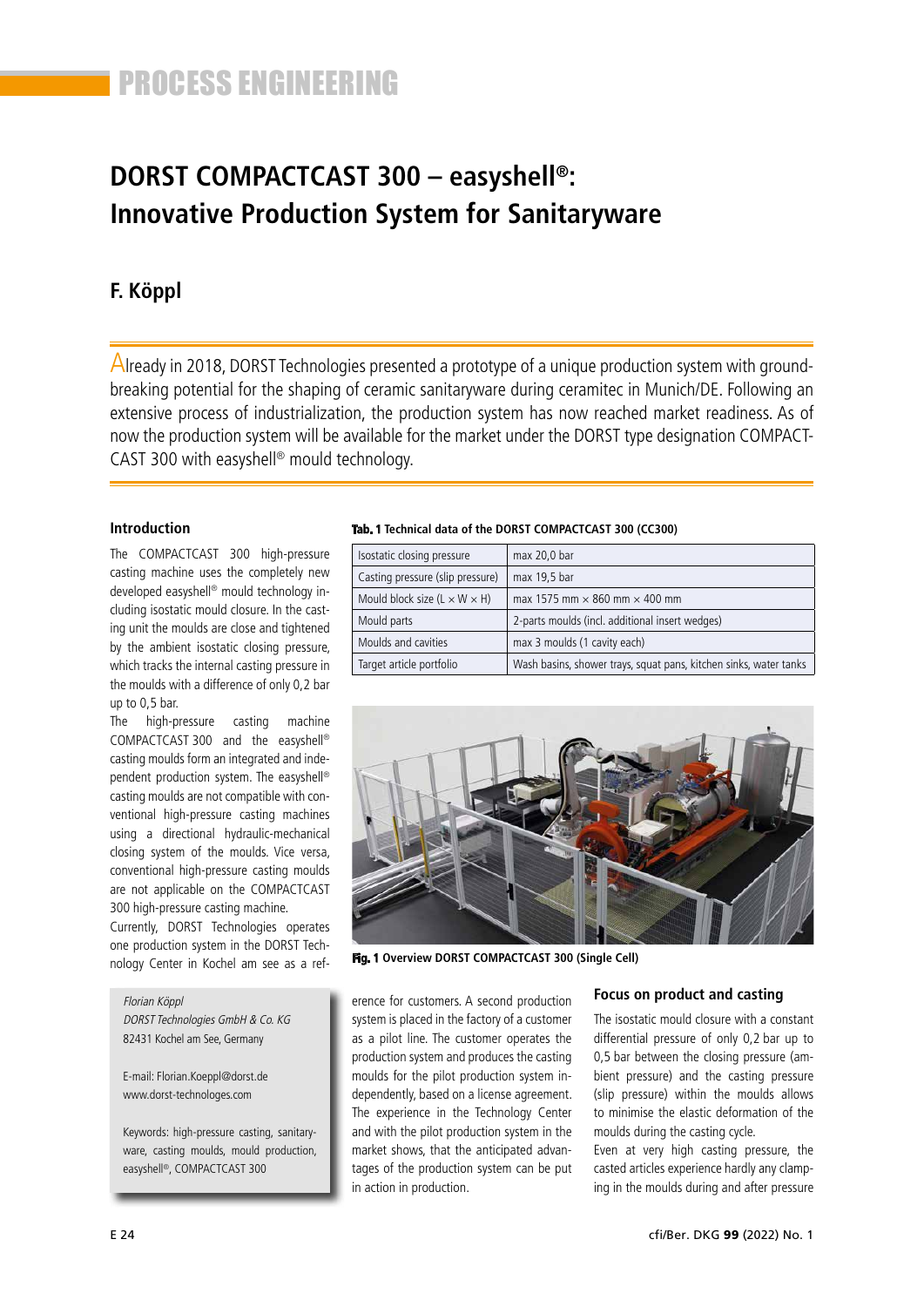decrease. Consequently, even articles with very steep and angular geometry demould easily and without additional stress on the article.

An evenly distributed drainage and supply system close to the active surface of the casting moulds supports the outstanding casting and demoulding behaviour of the production system.

Additionally, the manufacturing process of the easyshell® casting moulds enables almost any arrangement of the internal circuits in the moulds for rinsing water and compressed air for demoulding. The manufacturing process itself is based on CAD/ CAM methods, which leads to a previously unattained level of precision and repeatability.

Additionally, the CC300 high pressure casting machine allows inclining (max 10°, one side) and rotating (max 95°, counterclockwise) the moulds. Inclination and rotation are freely programmable during all steps of the casting cycle. Especially during filling and emptying of the moulds, and post-solidification of the articles this creates the potential first, to reduce slip and hollow-casting connections of the articles and moulds, and second, to create entirely new designs of hollow-casting areas in the articles.

Thereby, the innovative machine control supports the operator in all process steps. It provides all required adjustment options to optimizes the casting cycle for each article. At the same time the visualisation as well as predefined group and ramp functions keep it clear and easy to navigate at any time. The unique combination of the casting and demoulding behaviour, the mould drainage, the options for inclination and rotation of the moulds and the innovative machine control results in completely new design options for sanitary ware articles. These design options are not reflected by the articles in the market today.

### **Flexible lot sizes**

In addition to the advantages in the casting process, the isostatic mould closure enables a very thin-walled design of the easyshell® casting moulds. The weight of the casting moulds is significantly lower compared to conventional high-pressure casting moulds and it has positive impact on the demoulding process, mould change and mould costs.



**Fig. 2 Innovative machine control system of the DORST COMPACTCAST 300**

For the demoulding of the casted articles and the mould change between two different articles DORST Technologies has developed an innovative connection concept for the casting moulds in the production system. A central robot handling unit executes both processes fully automatic.

Except from the first setup an adjustment of the production system for a specific article all further changes in production do not require any manual connection works within the production system. The machine control provides the required programs for casting and mould change. In case of any adjustments of the casting parameters the machine control additionally supports the simulate of the complete casting cycle to check for any potential mistakes. Following this process, the required

time for mould change, from the end of the cycle of one product to the start of the cycle of the next product, is approx 10 min.

The mould costs of the easyshell® casting moulds are significantly lower compared to conventional high-pressure casting moulds, primarily due to the lower weight and reduced amount of porous resin, but also due to the more efficient manufacturing process. In addition, due to the evenly distributed drainage and supply system of the easyshell® casting moulds, DORST also expects a higher lifetime.

Combining the factors described above, many articles can be produced by high-pressure casting economically already in very small lot sizes. At the same time the production system is equally capable of mass



**Fig. 3 Robot unit of the production system during demoulding of an article from the DORST COMPACTCAST 300**